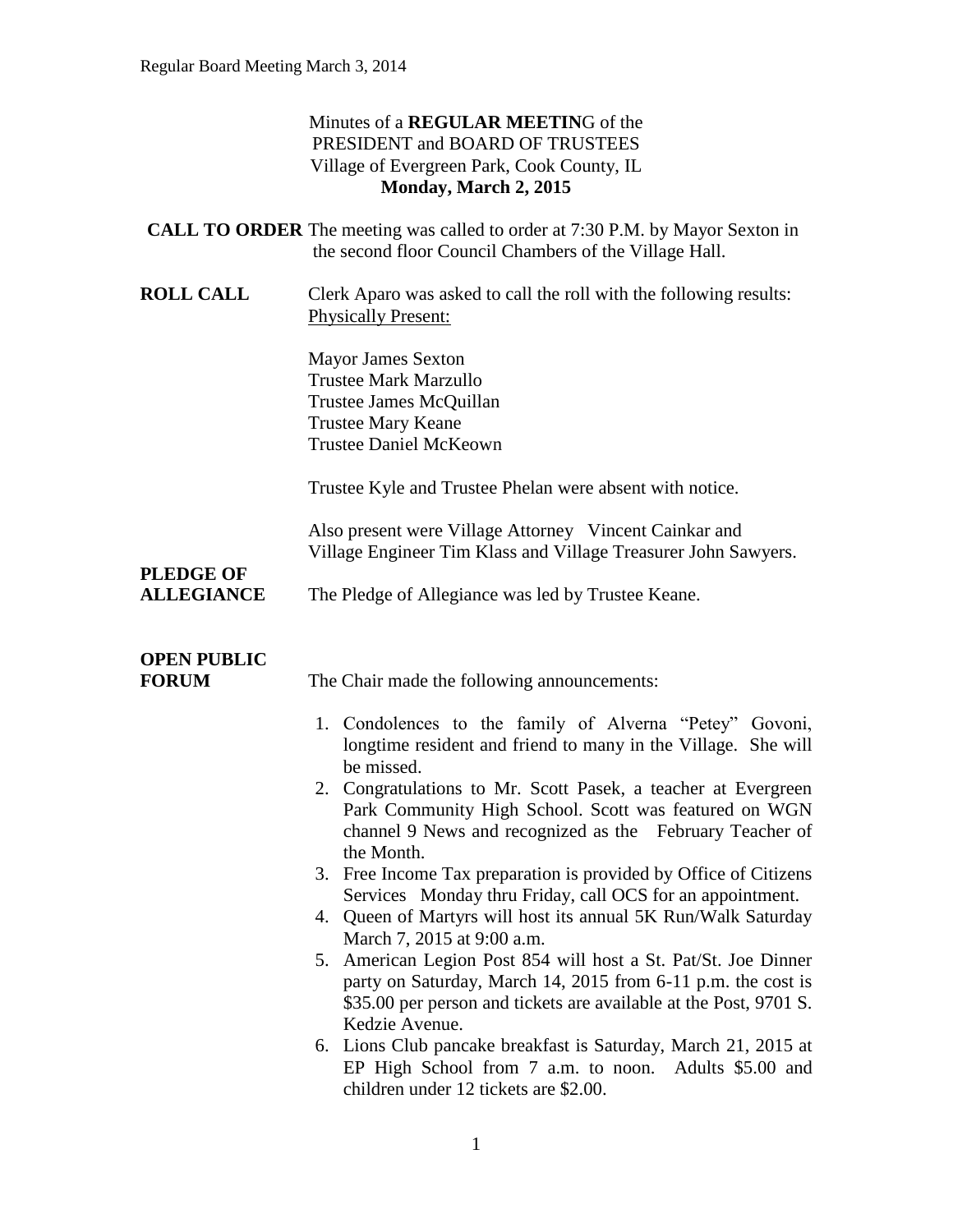| 7. St. Bernadette Parish is hosting a St. Pat/St. Joe Party on |
|----------------------------------------------------------------|
| Saturday, March 21, 2014 in O'Brien Hall at 7:30 p.m.          |
| Tickets are \$20.00 in advance and \$25.00 at the door which   |
| includes dinner and entertainment. Contact Linda McGinnis      |
| for tickets at 708-424-7482.                                   |

- 8. The Chair cautioned drivers a red light camera will be posted at  $95<sup>th</sup>$  & Pulaski for eastbound traffic exiting Oak Lawn and entering Evergreen Park. This is being requested by the Village of Oak Lawn.
- 9. Most Holy Redeemer is hosting a St. Patrick family dinner Saturday, March 7 at 9:00 pm.

#### **OPEN PUBLIC**

NONE.

## **REGULAR**

**AGENDA Motion by Trustee Marzullo** second by Trustee Keane to waive the reading of the minutes of the February 16, 2015 Regular Meeting of the President and Board of Trustees and approved as presented was passed by unanimous voice vote and so ordered by the Chair.

### **RESOLUTION**

**NO. 9-2015** Motion by Trustee McQuillan second by Trustee McKeown to approve **Resolution NO. 9-2015** with expenditures of the General Corporate Fund of \$ 425,977.97 and Sewer and Water Fund in the amount of  $$ 29,527.28$  and the 95<sup>th</sup> Street TIF  $$ 720.45$  and the Capital Improvement Fund \$ 48,664.99 and the Street Bond Fund, \$ 109,000.00 for a total of \$ 613,890.69. Upon roll call, voting YES: Trustees Marzullo, McQuillan, Keane and McKeown; voting NO: NONE. The motion was passed and so ordered by the Chair.

## **WATER COLLECTORS**

**REPORT** Motion by Trustee Marzullo second by Trustee Keane to approve the Water Collector's report for **February 2015** for information and file in the amount of \$ 522,611.52. The motion was passed by unanimous voice vote and so ordered by the Chair.

#### **VILLAGE COLLECTORS REPORT**

Motion by Trustee McKeown second by Trustee McQuillan to approve the Village Collector's report for **February 2015** for information and file in the amount of \$2,088,336.07. Trustee Marzullo noted property tax monies of \$ 911,000 are included. The motion was passed by unanimous voice vote and so ordered by the Chair.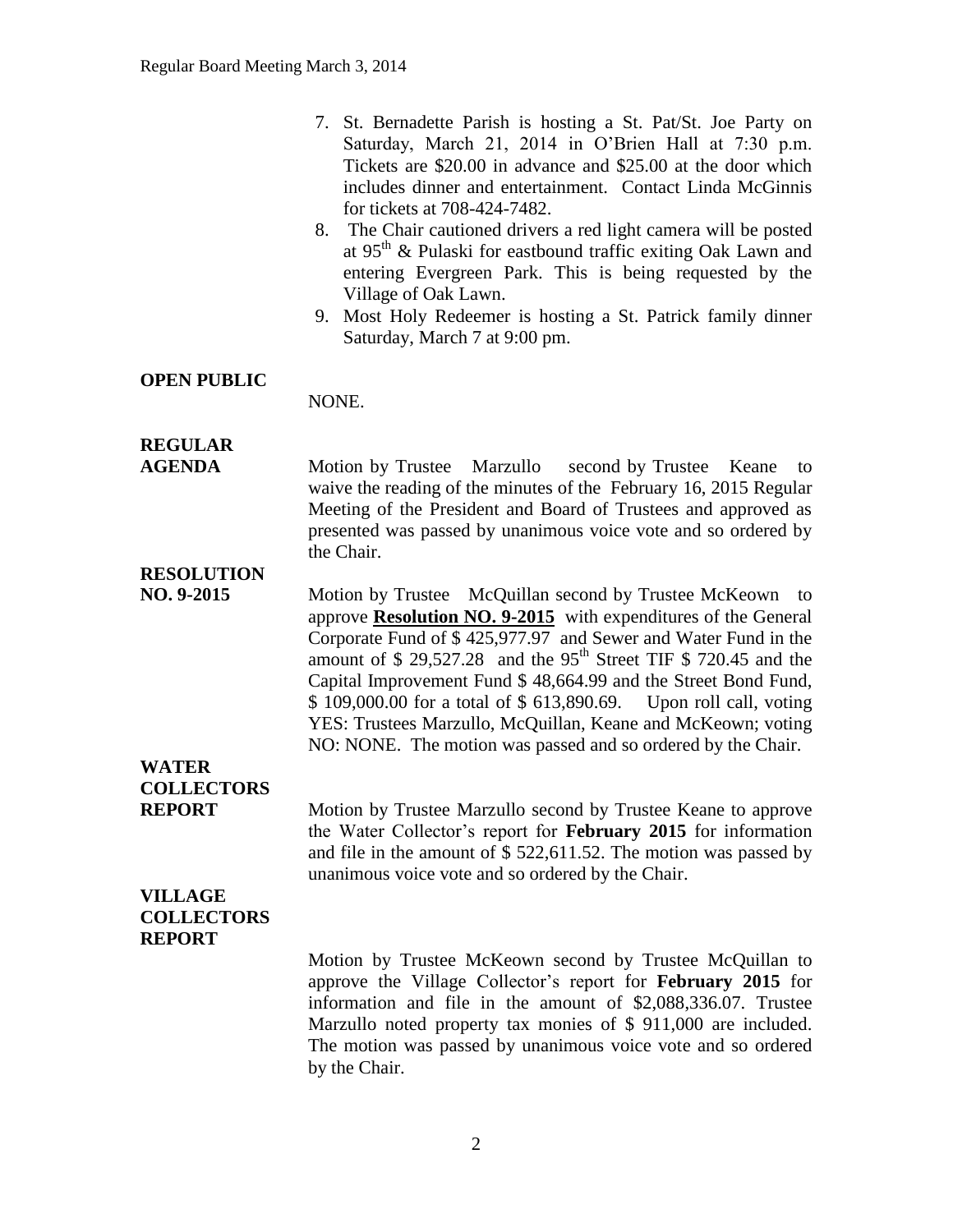## **BUSINESS**

**CERTIFICATES** Motion by Trustee McQuillan second by Trustee Marzullo to approve the business license application for **MATTRESS FIRM # 119133** to operate retail sales of bedding products located at 2400 W. 95<sup>th</sup> Street. Upon roll call, voting YES: Trustees McQuillan, Keane, McKeown, and Marzullo; voting NO: NONE. The motion was passed and so ordered by the

> Motion by Trustee Marzullo second by Trustee McQuillan to approve the business license application for **T'MARI, LLC.** to conduct an event venue facility hosting social gatherings located at 2701 w.  $87<sup>th</sup>$  Street. (Formerly North eyes) The Chair noted this is for a business license only with a liquor license application to be applied for later. Upon roll call, voting YES: Trustees Keane, McKeown, Marzullo and McQuillan; voting NO: NONE. The motion was passed and so ordered by the

> Motion by Trustee McQuillan second by Trustee McKeown to approve the business license application for **LUCID IMAGES** to conduct a gift basket and arts/ crafts business located at 9250 S. Kedzie Avenue. Upon roll call, voting YES: Trustees McKeown, Marzullo, McQuillan and Keane; voting NO: NONE. The motion was passed and so ordered by the

# **POLICE CHIEF**

**CRIME REPORT** Evergreen Park Police Chief, Michael Saunders gave highlights from the IUCR (Illinois Unified Crime Report) Statistical comparisons for 2013 and 2014. Statistically, there was a reduction of (48) forty eight overall offenses in 2014 from 2013. He reported a reduction of 48 overall offenses in 2014 compared to 2013. The reductions were reported in Burglaries, Theft, and Robbery. Retail thefts/motor vehicle theft has both increased due to the increased business sector on Western Avenue. Chief Saunders added the 2014 compilation will be released for comparison to 2013 in July of 2015.

> Trustee James McQuillan; spoke as Chairman of the Public Safety Committee. He commended Chief Michael Saunders, and the men and women of the entire Police Department for their commitment to the safety and well-being of our citizens. He stated we have 62 full time officers. The Police offer a multitude of services including ATV and bike patrol, vacation watch, DARE for children and internships to engage students in law enforcement careers. He thanked the Mayor and Chief Saunders and the entire Department for keeping Evergreen Park a safe place to live and work and play. He noted due to the proximity of Chicago on three sides of our Village we have not experienced the severity and types